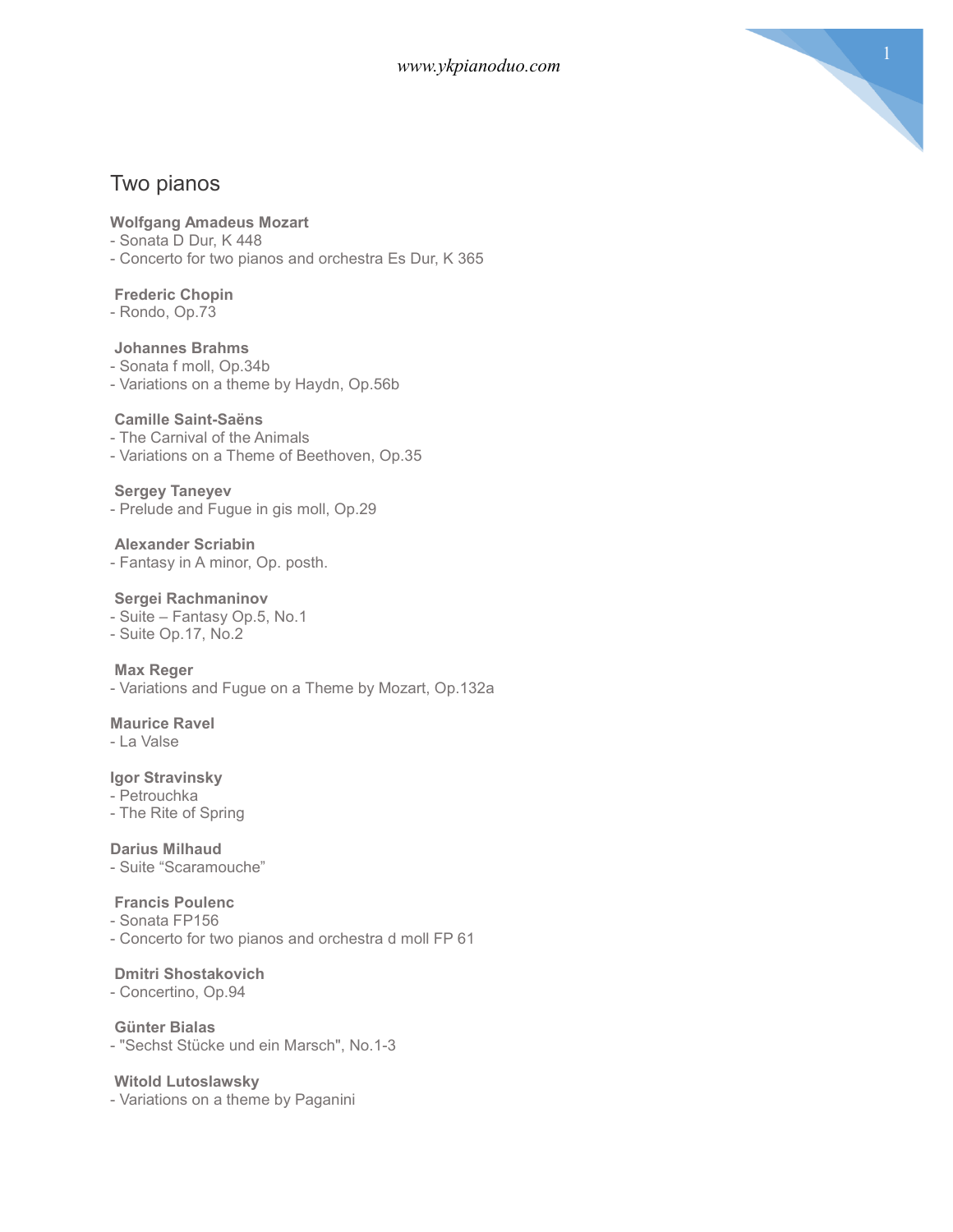

## **Malcolm Williamson**

- Concerto for Two Pianos - Eight Hands and Wind Quintet

**Jiří Laburda** - Sonata No.2

**Nikolai Kapustin** - Paraphrase on Dizzy Gillespie's "Manteca", Op.129

**Yovcho Cruschev** - Three fragments from the ballet "Haydouk song"

## **Yavor Dimitrov**

- Competition

### **George King**

- Introduction and Ostinato; As I crossed a Bridge of Dreams; Little Rock Rag

# Four hands

### **Wolfgang Amadeus Mozart**

- Sonata B Dur, K 358
- Andante with variations G Dur, KV 501

### **Erik Gustaf Geijer**

- Sonata No 1, Es Dur
- Sonata No 2, f moll

### **George Onslow**

- Grand Sonata No.1, Op.7
- Grand Sonata No.2, Op.22

### **Carl Maria von Weber**

- Eight pieces, Op.60

## **Franz Schubert**

- Andantino varie b moll, Op.84
- Grand Rondo A Dur, Op.107 /D.951/
- Fantasy f moll, Op. posth.103 /D.940/

### **Frederic Chopin**

- Variations on a theme of T. Moore, Op. posth.

### **Richard Wagner**

- Tannhäuser Overture (Arr. H. von Bülow)

## **Bedřich Smetana**

- Die Moldau